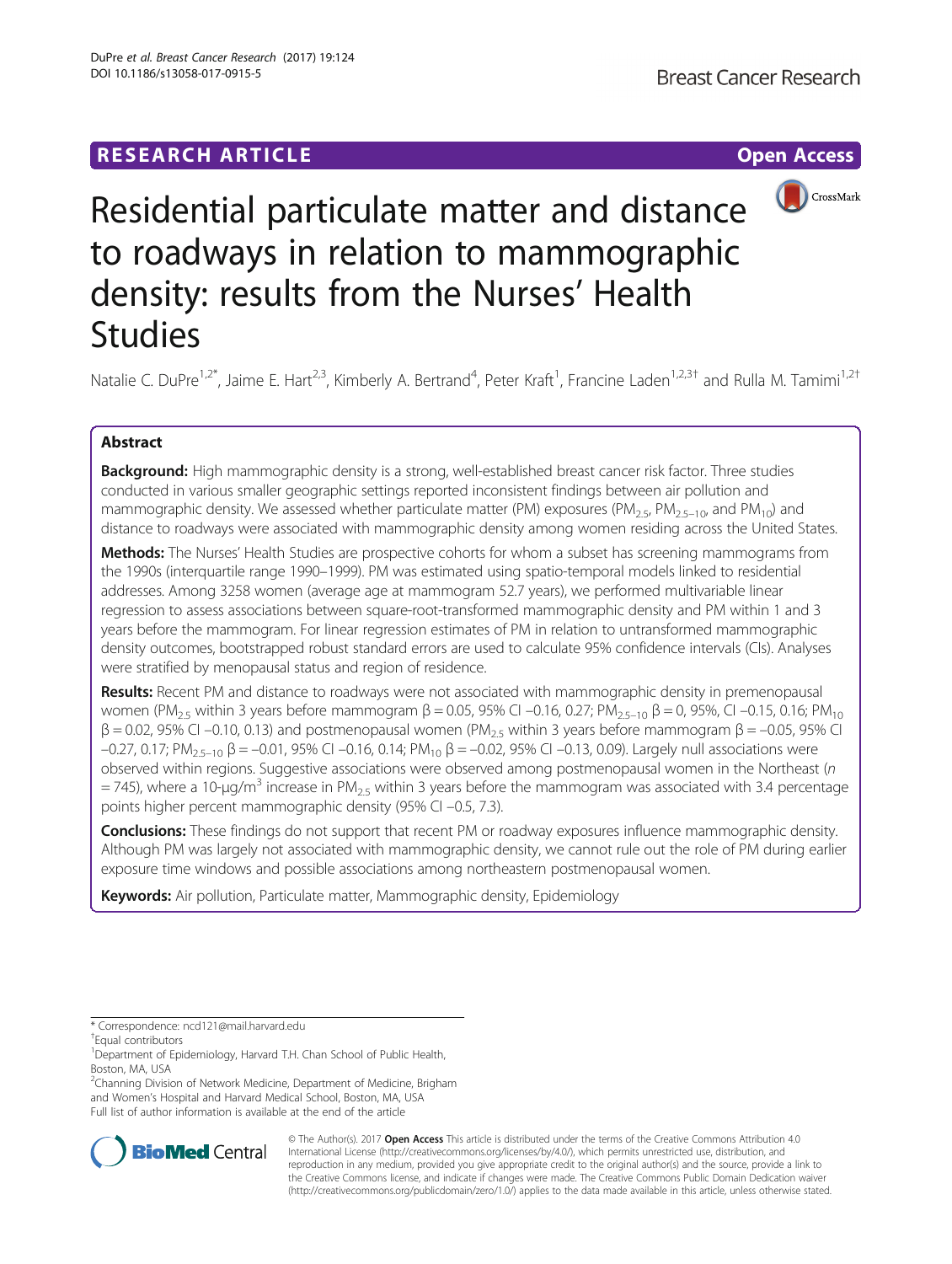# Background

In 2013, 66.8% of women in the United States aged  $\geq 40$ years had undergone a mammogram within the previous 2 years [\[1\]](#page-8-0). Mammograms not only aid in breast tumor detection but also provide a radiographic image of the breast that distinguishes fat and fibroglandular tissue based on their differences in X-ray absorption. The fat tissue in the breast is radiolucent and appears dark on the mammogram, while the dense stromal and epithelial tissue is radiopaque and appears bright. The proportion of dense tissue area compared to the total breast tissue area yields a measure of percent breast density, which is an established breast cancer risk factor. In a meta-analysis, compared to women with less than 5% dense tissue on a mammogram, women with 50–74% dense tissue had a 3.0-fold increased risk of developing breast cancer and women with ≥ 75% dense tissue had a 4.6-fold increased risk [\[2](#page-8-0)]. Percent mammographic density was reported to be an intermediate marker of breast cancer risk for certain exposures, such as early life body size and hormonal therapy use, although not all breast cancer risk factors are mediated by mammographic density [[3](#page-8-0)]. Therefore, identifying predictors of breast density variation may be important for breast cancer risk reduction and is becoming increasingly relevant in the United States as more than half of the states mandate that physicians notify women who have dense breasts. While many studies of breast density highlight the relevance of age, hormonal, and reproductive factors [[4](#page-8-0)], limited research investigates the role of air pollutants that can bind to estrogen receptors to induce hormonal changes via endocrine disruption [\[5, 6\]](#page-8-0).

The World Health Organization's International Agency for Research on Cancer classified ambient air pollution and particulate matter (PM) as Group 1 human carcinogens largely based on results from lung cancer studies [\[7](#page-8-0)]. However, studies of air pollution metrics and risk of breast cancer have produced inconsistent results [[8](#page-8-0)–[16\]](#page-9-0) and have been largely null for recent PM exposures in cohort studies [[17](#page-9-0)–[19](#page-9-0)], but this does not rule out whether PM in early time windows of exposure influences disease incidence or whether PM influences earlier changes in the breast. In 2012, the Institute of Medicine issued a report calling on breast cancer research to address early mechanisms of breast carcinogenesis as well as the influence of environmental exposures and pollutants across the life course [\[20](#page-9-0)]; studying the associations of pollutants and mammographic density variation can provide insight into early breast tissue variation that may translate to breast cancer risk reduction strategies. To date, three studies conducted in smaller geographic settings within Europe and the United States assessed associations between air pollution metrics and mammographic density measures but reported inconsistent findings [\[21](#page-9-0)–[23](#page-9-0)], likely due to differences and limitations in PM measurement methods and the use of categorical measures of mammographic density.

Given the large geographical scope of the nationwide USbased Nurses' Health Study (NHS) and NHSII cohorts and the ability to control for well-established breast cancer risk factors and predictors of mammographic density, we investigated associations between PM exposures at one's residential address and distance to roadways in relation to a continuous measure of mammographic density in women without breast cancer. We assessed the associations separately for premenopausal and postmenopausal women and within regions of the United States.

# Methods

### Study population

The NHS cohort was established in 1976, enrolling 121,700 married, female US nurses between the ages of 30 and 55 years who resided in 11 states at entry (California, Connecticut, Florida, Massachusetts, Maryland, Michigan, New Jersey, New York, Ohio, Pennsylvania, and Texas) [[24](#page-9-0)]. The NHSII cohort was established in 1989, enrolling 116,430 female US nurses between the ages of 25 and 42 years residing in 14 states (California, Connecticut, Indiana, Iowa, Kentucky, Massachusetts, Michigan, Missouri, New York, North Carolina, Ohio, Pennsylvania, South Carolina, and Texas). Briefly, participants in both cohorts completed baseline and subsequent biennial questionnaires on medical history and covariate data (e.g., anthropometrics, reproductive history, and lifestyle factors) that were mailed to their residential addresses. Participants reported breast cancer diagnoses on biennial questionnaires and the diagnoses were confirmed by review of medical records. In 1989–1990 and 1996–1999 a subset of participants from the NHS and the NHSII, respectively, provided blood samples, and breast cancer case–control studies nested within the NHS (cases  $n = 5371$ , controls  $n = 7469$ ) and the NHSII (cases  $n = 2750$ , controls  $n = 5500$ ) were established to evaluate blood-based biomarkers of risk. Around the time of blood draw, the majority of the NHS (80.1%) and NHSII (89.2%) participants reported having a mammogram in the last 2 years on the 1990 and 1999 questionnaires, respectively. Film mammograms were collected from women who were participants in the nested breast cancer case–control studies and who also reported mammography around the time of blood collection. We successfully obtained mammograms from approximately 80% of the eligible participants from the NHS (cases  $n = 1304$ , controls  $n = 2362$ ) and the NHSII (cases  $n = 758$ , controls  $n = 1833$  [[25, 26\]](#page-9-0). These mammograms were primarily conducted in the early 1990s for the NHS (interquartile range (IQR) 1990–1994) and in the late 1990s for the NHSII (IQR 1997–2000). For this study, we used only mammograms from the controls that were reported as screening mammograms; mammograms for diagnostic purposes and those from breast cancer cases were excluded. Among the controls, women with and without collected mammograms were similar with regards to breast cancer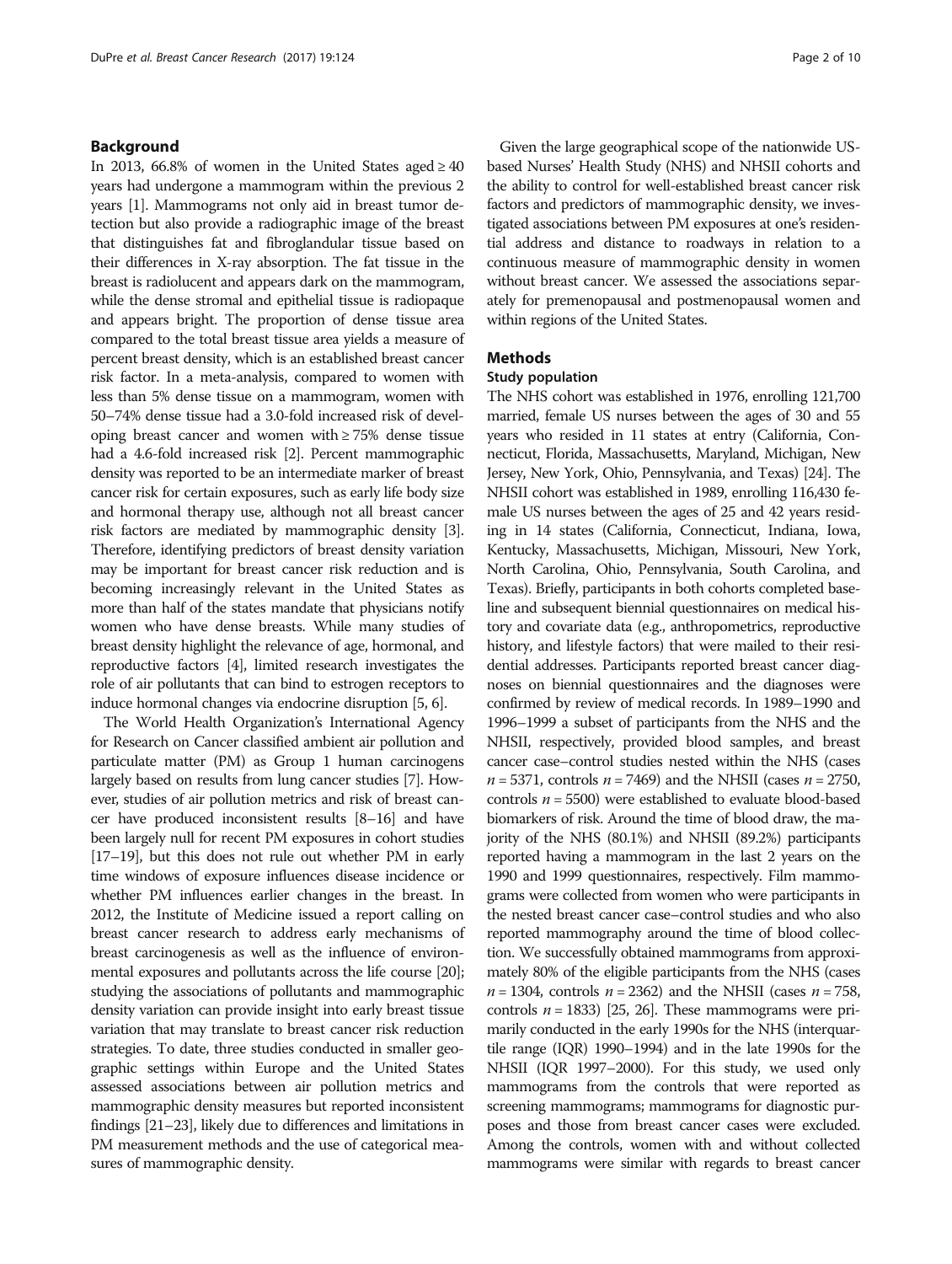risk factors such as age, body mass index, parity, and family history of breast cancer [\[25, 26\]](#page-9-0).

### Outcomes: mammographic density measures

Film mammograms of the cranio-caudal views of each breast were digitized with a Lumysis 85 laser film scanner for all NHS mammograms and for the first two batches of NHSII mammograms, and with a VIDAR CAD PRO Advantage scanner (VIDAR Systems Corporation, Herndon, VA, USA) for the third batch of NHSII mammograms. The correlation between percent density measures from the two scanners was 0.88 [\[27](#page-9-0)]. Trained observers were blinded to exposure status and used a computer-assisted thresholding method (Cumulus software) to measure mammographic density. Breast density measurements were averaged across both breasts. Replicate mammograms from each batch of density readings exhibited high within-person intraclass correlation coefficients  $\geq 0.90$  [\[28\]](#page-9-0). Despite these high within-person intraclass correlation coefficients, betweenbatch variability was present in the NHSII. Batch adjustment methods were applied to the second and third NHSII batch measurements to reflect the density measurements had they been evaluated in the first batch [[26](#page-9-0), [29\]](#page-9-0). The primary outcome of interest was percent mammographic density (i.e., the dense area divided by the total breast area), and secondary outcomes of interest included absolute dense area (cm<sup>2</sup>) and absolute nondense area (cm<sup>2</sup>).

# Exposures: particulate matter and proximity to roadways

Residential addresses were updated biennially in both the NHS and the NHSII as part of the questionnaire mailing process. By the mid-1990s, participants resided in all 50 states [[30\]](#page-9-0). Study participants' residential addresses were geocoded and linked to predicted estimates of PM and to proximity to various-sized roadways over the course of the study.

i. Particulate matter

In the current study, the primary exposures of interest were PM levels 1 year before the year of the mammogram and the cumulative average PM for up to 3 years prior to the mammogram year. Particulate matter is classified into three size fractions, including fine particles less than 2.5 μm in aerodynamic diameter ( $PM<sub>2.5</sub>$ ), thoracic particles less than 10 μm ( $PM_{10}$ ), and coarse particles between 2.5 and 10  $\mu$ m (PM<sub>2.5–10</sub>). Particulate matter comes from various sources and the varying contribution of these sources is different in each region of the United States. These sources generally include motor vehicle emissions, tire fragments, road dust, industrial and agricultural combustion, wood burning, pollens and molds, forest fires, volcanic emissions, and sea spray [\[31\]](#page-9-0). We defined the

regions of the United States based on the Census Bureau designated regions [\[32\]](#page-9-0): Northeast (CT, ME, MA, NH, NJ, NY, PA, RI, and VT), Midwest (IL, IN, IA, KS, MI, MN, MO, NE, ND, OH, SD, and WI), South (AL, AR, DE, DC, FL, GA, KY, LA, MD, MS, NC, OK, SC, TN, TX, VA, and WV), and West (AZ, CA, CO, ID, MT, NV, NM, OR, UT, WA, and WY). Briefly, predictions of ambient PM were available across the 48 conterminous United States (i.e., all states excluding Alaska and Hawaii). Predictions of monthly average  $PM_{2.5}$  and  $PM_{10}$  were generated using geographic information system (GIS)-based spatio-temporal models to account for spatial and meteorological variation over time [[33](#page-9-0)]. The monthly estimates were linked with participants' residential addresses between 1988 and 2007 [\[33](#page-9-0)].  $PM_{2.5}$  data were not directly measured before 1999, and therefore we derived  $PM_{2.5}$  levels before 1999 from the  $PM_{10}$  levels before 1999 using the 1999 ratio of  $PM_{2.5}:PM_{10}$  [\[33](#page-9-0)]. Coarse particulate matter (PM<sub>2.5–</sub>  $_{10}$ ) was calculated as the difference between PM $_{10}$ and  $PM_{2.5}$  estimates. The models were evaluated for predictive accuracy using a 10-set cross-validation approach; cross-validation correlation coefficients were high for  $PM_{2.5}$  ( $R^2 = 0.77$ ) and moderate for  $PM_{10}$  ( $R^2 = 0.58$ ) and  $PM_{2.5-10}$  ( $R^2 = 0.46$ ) [\[33\]](#page-9-0).

ii. Proximity to roadways

Secondary exposures of interest included proximity between one's residential address in the year before the mammogram to various types of major roadways as a proxy for traffic-related exposures. For women with a street-segment level geocoded address, proximity of residential address to nearest roadways was calculated in meters using GIS software and the ESRI StreetMap Pro 2007 road network data. Distances to three different types of roadways were classified based on the US Census Feature Class Code road classification system. The types of roadways included: A1 (primary roads, typically interstate highways, with limited access, division between opposing directions of traffic, and defined exits), A2 (primary major, noninterstate highways and major roads without access restrictions), and A3 (smaller, secondary roads, usually with more than two lanes).

# Study sample

To study the influence of PM and proximity to road on normal breast tissue composition, we restricted the analyses to NHS and NHSII participants without breast cancer for whom mammographic density data were available (i.e., controls within the original nested case– control studies;  $n = 2362$  for NHS,  $n = 1833$  for NHSII). Our analyses were further restricted to women who had a screening film mammogram dated between January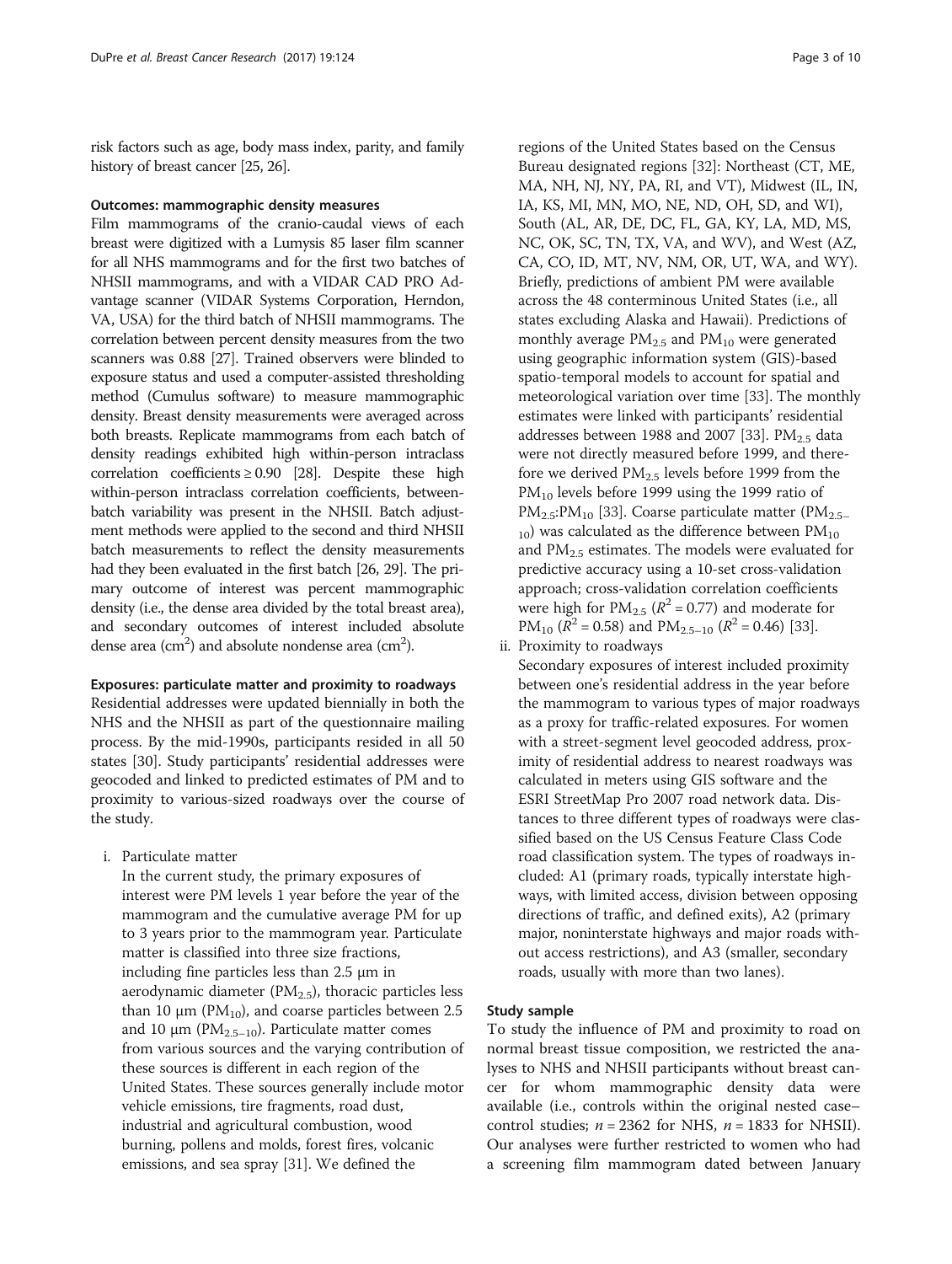1990 and December 2008 and those with data available on estimated PM exposures living in the conterminous United States ( $n = 1821$  for NHS,  $n = 1815$  for NHSII). Because menopause status and BMI are the strongest predictors of mammographic density, we excluded women with missing or dubious menopause status  $(n =$ 308) or with missing BMI data  $(n = 70)$  at the time of mammogram. The final study sample comprised 3258 participants ( $n = 1624$  premenopausal women;  $n = 1634$ postmenopausal women).

# Covariates

We considered the following variables in the multivariableadjusted models: cohort/batch (NHS first batch, NHS second batch, NHSII), age at mammogram (years), BMI at mammogram (kg/m<sup>2</sup>), categories of parity and age at first birth (nulliparous, 1–4 children and age at first birth < 25 years, 1–4 children and age at first birth 25–29 years, 1–4 children and age at first birth  $\geq 30$  years,  $\geq 5$  children, missing), categories of hormonal therapy use (never, current, past, missing), history of biopsy-confirmed benign breast disease, age at menopause (for postmenopausal women only), categories of breast feeding status (nulliparous, never breast fed, ever breast fed, missing), age at menarche (years), oral contraceptive use among premenopausal women only (not on oral contraceptives, current for < 5 years, current for  $5 + \text{years}$ , missing), family history of breast cancer, race/ethnicity (White, Black, Hispanic, Other), BMI at age 18 (<19 kg/m<sup>2</sup>, 19–24.9 kg/m<sup>2</sup>, 25–29.9  $\text{kg/m}^2$ ,  $\geq$  30 kg/m<sup>2</sup>, missing), alcohol consumption (g/day), physical activity (MET hours/week), Census tract-level median house value and median income based on values from the 2000 Census, region of residence (Northeast, Midwest, West, South), and date of mammogram to account for the strong decreasing trends in PM levels over time.

### Statistical analyses

Analyses were carried out separately for women who were premenopausal and postmenopausal at the time of the mammogram. Mammographic density measures were square-root transformed to achieve the statistical assumptions for linear regression. Multivariable linear regression was conducted to estimate the average difference in square-root-transformed breast density measures for a 10-  $\mu$ g/m<sup>3</sup> increase of PM<sub>2.5</sub>, PM<sub>2.5–10</sub>, and PM<sub>10</sub> and to compare previously published categories of residential proximity to A1, A1–A2, and A1–A3 roadways (< 50 meters, 50–199 meters, and  $\geq$  200 meters as the referent group) [\[30](#page-9-0)]. In the final multivariable models for premenopausal and postmenopausal women, we included the strongest predictors of mammographic density including cohort/batch, age at mammogram, BMI at mammogram, parity and age at first birth categories, hormonal therapy use, and history of biopsy-confirmed benign breast disease. In sensitivity analyses, we additionally considered other aforementioned covariates. When we present the linear regression estimates for the untransformed mammographic density outcome measures as the dependent variable, bootstrapped robust standard errors are used to calculate 95% confidence intervals (CIs).

We used the likelihood ratio test (LRT) to determine whether the associations between the exposures and percent density varied by cohort and by region of residence. In addition to the PM results presented across the entire United States, estimates from multivariable models were presented separately for each region. We used nonparametric restricted cubic regression splines [\[34\]](#page-9-0) to determine whether the associations between PM and percent mammographic density were nonlinear. In sensitivity analyses, we additionally restricted the sample to women who did not move to another state before their mammogram.

All analyses were conducted in SAS version 9.4 (SAS, Cary, NC, USA).

# Results

The 1989 median level of  $PM_{2.5}$  was 16.9  $\mu$ g/m<sup>3</sup> (IQR 14.4, 19.5), of  $PM_{2.5-10}$  was 10.6  $\mu$ g/m<sup>3</sup> (IQR 8.1, 14.2), and of  $PM_{10}$  was 27.7  $\mu$ g/m<sup>3</sup> (IQR 23.8, 32.2). The highest median  $PM_{2.5}$  level was in the Midwest (18.5  $\mu$ g/m<sup>3</sup>, IQR 16.2, 20.5) followed by the Northeast (16.6  $\mu$ g/m<sup>3</sup>, IQR 14.7, 18.9), the West (15.5 μg/m<sup>3</sup>, IQR 13.4, 20.8), and the South (13.0  $\mu$ g/m<sup>3</sup>, IQR 11.0, 17.8). The highest median  $PM_{2.5-10}$  level was in the West (19.6  $\mu$ g/m<sup>3</sup>, IQR 16.4, 25.3) followed by the South (12.4 μg/m<sup>3</sup>, IQR 10.8, 13.9), the Midwest  $(10.8 \text{ µg/m}^3, \text{ IQR } 8.3, 14.3)$ , and the Northeast  $(8.6 \text{ µg/m}^3, \text{IQR 7.1}, 10.3)$ . There were no statistically significant interactions with PM exposures and cohort for the multivariable models among premenopausal or among postmenopausal women (LRT  $p > 0.15$ ).

### Premenopausal women

Premenopausal women  $(n = 1624)$  in the highest yearadjusted quintiles of  $PM_{2.5}$  1 year before the mammogram were more likely to be overweight/obese at age 18, to have never breast fed, to be current oral contraceptive users, and were less likely to have a history of benign breast disease or family history of breast cancer compared to women in the lowest quintile (Table [1\)](#page-4-0).

Among premenopausal women residing across the United States, no associations were observed between PM exposures and percent mammographic density (Table [2](#page-5-0)), dense area, or nondense area (see Additional file [1\)](#page-8-0) after multivariable adjustment. The patterns of association between PM and percent density were similar after further adjustment for other covariates and after restricting to women who did not move to another state before the mammogram. The associations were null and not statistically significant comparing premenopausal women who live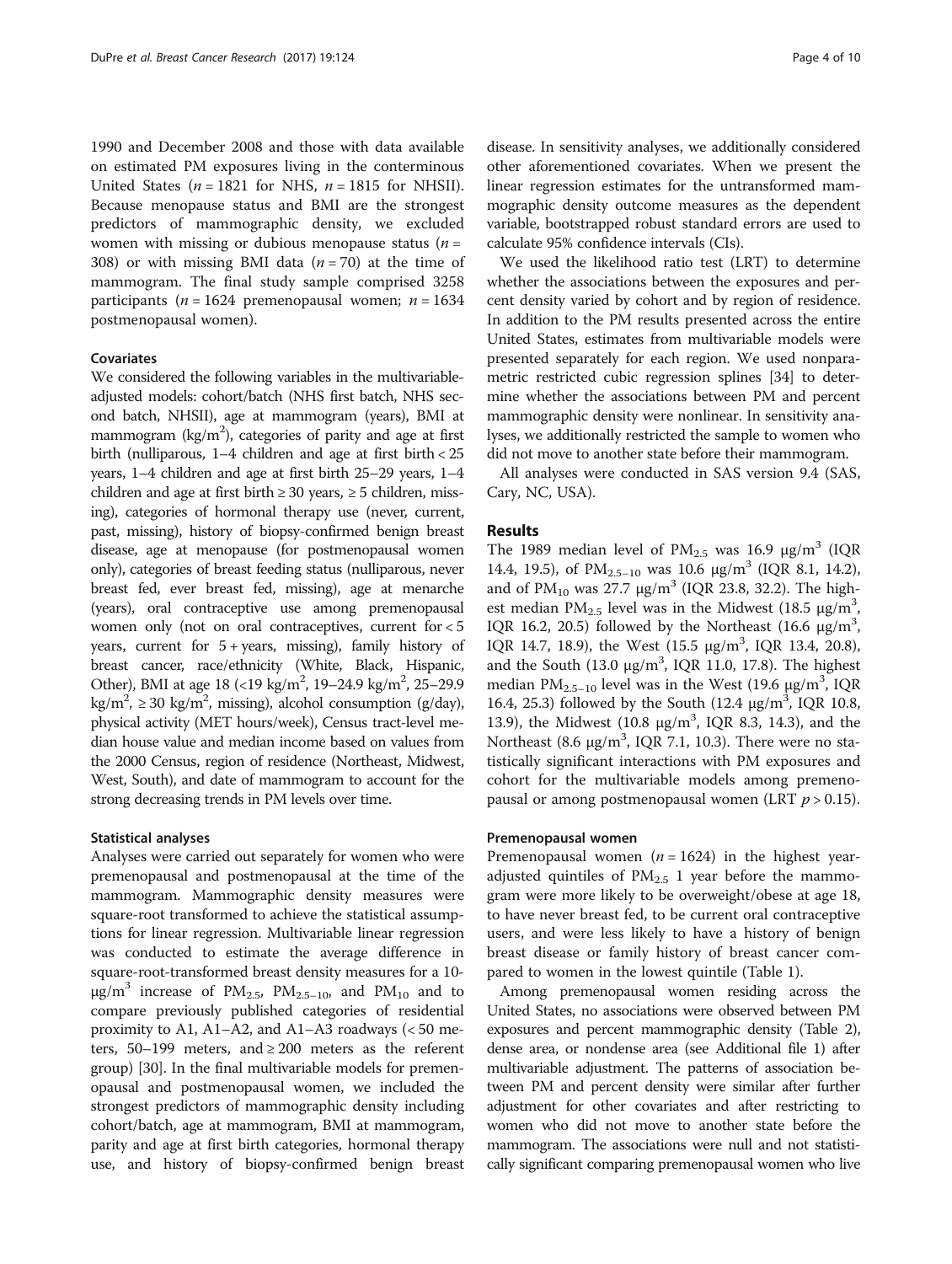<span id="page-4-0"></span>Table 1 Age-standardized characteristics by calendar-year-adjusted PM<sub>2.5</sub> quintiles in premenopausal ( $n = 1624$ ) and postmenopausal  $(n = 1634)$  participants

|                                                              | Premenopausal women         |                             | Postmenopausal women        |                             |
|--------------------------------------------------------------|-----------------------------|-----------------------------|-----------------------------|-----------------------------|
| Characteristic <sup>a</sup>                                  | 1st quintile<br>$(n = 331)$ | 5th quintile<br>$(n = 332)$ | 1st quintile<br>$(n = 331)$ | 5th quintile<br>$(n = 334)$ |
| Age at mammogram <sup>b</sup>                                | $45.6 \pm 4.2$              | $45.6 \pm 4.3$              | $60.0 \pm 7.4$              | $59.7 \pm 7.6$              |
| NHSII cohort (%)                                             | 76                          | 78                          | 19                          | 24                          |
| BMI at mammogram ( $\text{kg/m}^2$ )                         | $25.1 \pm 5.6$              | $25.8 \pm 5.5$              | $26.1 \pm 5.0$              | $26.5 \pm 5.6$              |
| Presence of biopsy-confirmed benign breast disease (%)       | 18.8                        | 17.8                        | 23.4                        | 21.8                        |
| Current use of hormonal therapy (%)                          | 2.7                         | 2.3                         | 52.2                        | 47.3                        |
| Parity and age at first birth status (%)                     |                             |                             |                             |                             |
| Nulliparous                                                  | 16.3                        | 16.5                        | 9.8                         | 9.8                         |
| 1-4 children before age 25                                   | 29.0                        | 29.3                        | 36.5                        | 38.2                        |
| 1-4 children between age 25 and 30                           | 33.8                        | 34.4                        | 31.9                        | 29.5                        |
| 1-4 children after age 30                                    | 17.7                        | 17.0                        | 8.6                         | 9.8                         |
| 5+ children                                                  | 2.6                         | 1.9                         | 12.6                        | 11.7                        |
| Missing                                                      | 0.6                         | 0.9                         | 0.5                         | 1.0                         |
| Categories of BMI at age 18 (%)                              |                             |                             |                             |                             |
| $< 19.0$ kg/m <sup>2</sup>                                   | 16.0                        | 17.8                        | 10.6                        | 13.3                        |
| 19.0-24.9 kg/m <sup>2</sup>                                  | 72.2                        | 70.7                        | 75.6                        | 72.9                        |
| 25-29.9 kg/m <sup>2</sup>                                    | 7.4                         | 8.5                         | 9.4                         | 8.1                         |
| $30 + kg/m2$                                                 | 1.9                         | 1.7                         | 0.9                         | 1.9                         |
| Missing                                                      | 2.5                         | 1.3                         | 3.5                         | 3.8                         |
| Family history of breast cancer (%)                          | 10.7                        | 8.5                         | 13.0                        | 11.0                        |
| Age at menarche (years)                                      | $12.4 \pm 1.4$              | $12.4 \pm 1.4$              | $12.4 \pm 1.3$              | $12.6 \pm 1.5$              |
| Lactation among parous women (%)                             |                             |                             |                             |                             |
| Never breastfed                                              | 15.0                        | 21.9                        | 35.8                        | 41.5                        |
| Yes, breastfed > 1 month                                     | 82.5                        | 75.1                        | 62.8                        | 57.0                        |
| Missing                                                      | 2.5                         | 3.1                         | 1.5                         | 1.3                         |
| Oral contraceptive use (%)                                   |                             |                             |                             |                             |
| Not on oral contraceptives                                   | 94.4                        | 93.4                        |                             |                             |
| Current $<$ 5 years                                          | 2.6                         | 1.5                         |                             |                             |
| Current $5 + \text{years}$                                   | 2.7                         | 4.9                         |                             |                             |
| Missing                                                      | 0.3                         | 0.3                         |                             |                             |
| Alcohol consumption (g/day)                                  | $5.3\pm8.4$                 | $3.8 \pm 6.3$               | $5.6 \pm 9.1$               | $4.8\pm8.1$                 |
| Physical activity (MET hours/week)                           | $22.2 \pm 29.6$             | $17.5 \pm 19.2$             | $17.6 \pm 17.3$             | $19.4 \pm 26.3$             |
| White (%)                                                    | 99.4                        | 97.5                        | 98.6                        | 97.7                        |
| Region of residence (%)                                      |                             |                             |                             |                             |
| Northeast                                                    | 27.8                        | 27.4                        | 28.0                        | 33.4                        |
| Midwest                                                      | 13.8                        | 40.5                        | 6.5                         | 34.8                        |
| West                                                         | 39.4                        | 16.5                        | 33.8                        | 20.6                        |
| South                                                        | 18.9                        | 15.6                        | 31.7                        | 11.2                        |
| Distance from residential address to A1-A3 roadways (meters) | $313.8 \pm 185.9$           | $231.1 \pm 169.6$           | $299.0 \pm 187.5$           | $220.2 \pm 168.1$           |

 $PM_{2.5}$  particulate matter less than 2.5 µm in diameter, NHSII Nurses' Health Study II, BMI body mass index, MET metabolic equivalent

<sup>a</sup>Values are mean ± SD or percentages and are standardized to the age distribution of the study population. Values of polytomous variables may not sum to 100% due to rounding

b Value is not age adjusted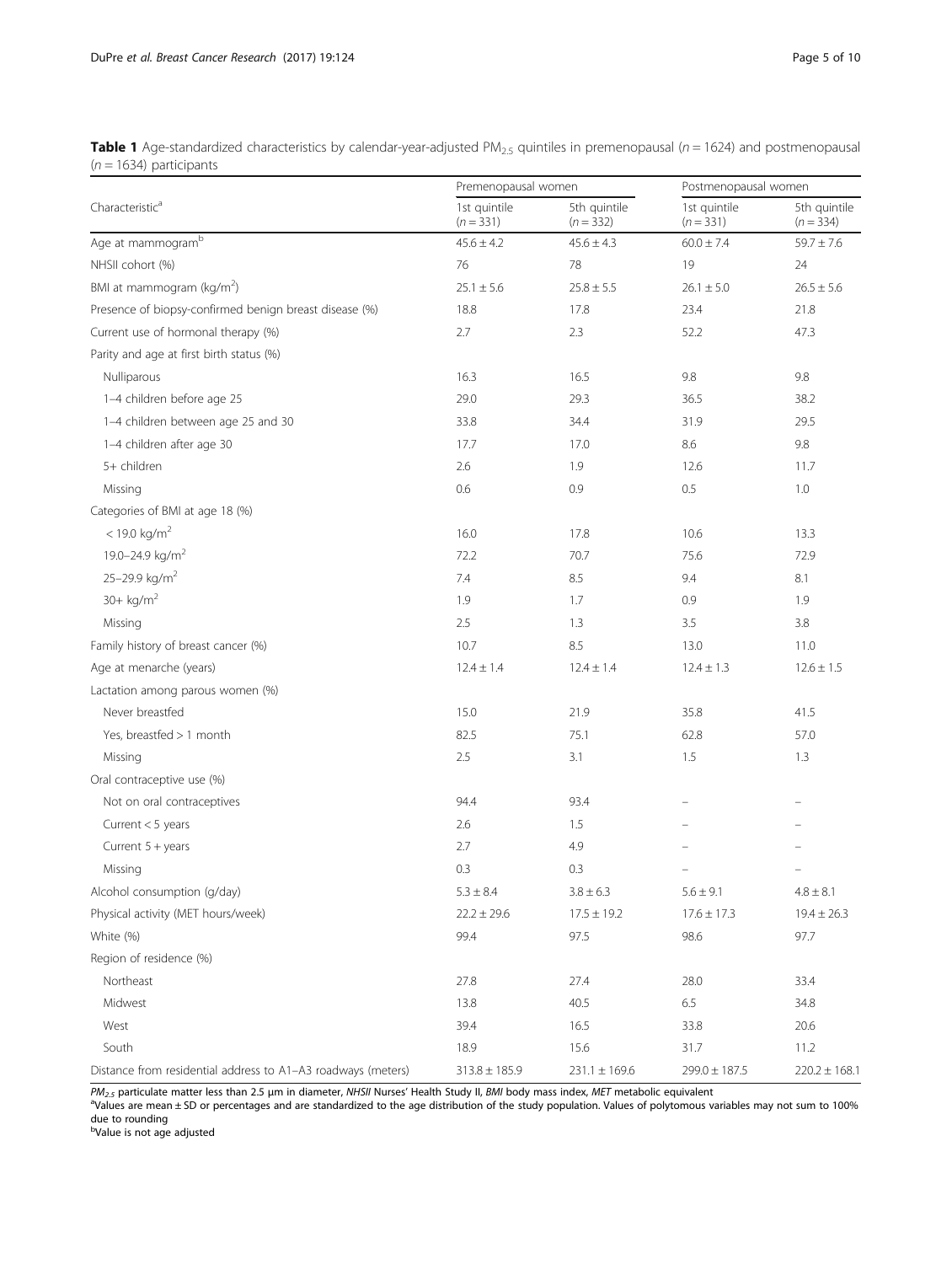<span id="page-5-0"></span>

| Table 2 Estimated differences <sup>a</sup> (95% confidence interval) in square-root-transformed percent mammographic density for a 10-µg/m <sup>3</sup> |  |
|---------------------------------------------------------------------------------------------------------------------------------------------------------|--|
| PM increase                                                                                                                                             |  |

|                   | Across the United States    | Northeast                   | Midwest                     | West                        | South                       | $p$ for region<br>interaction term |
|-------------------|-----------------------------|-----------------------------|-----------------------------|-----------------------------|-----------------------------|------------------------------------|
| Premenopausal     |                             |                             |                             |                             |                             |                                    |
| 1 year prior      | $n = 1624$                  | $n = 577$                   | $n = 554$                   | $n = 261$                   | $n = 232$                   |                                    |
| PM <sub>2.5</sub> | $0.04 (-0.17, 0.26)$        | $0.06$ ( $-0.40$ , $0.52$ ) | $-0.08$ $(-0.58, 0.43)$     | $0 (-0.35, 0.34)$           | $0.21 (-0.32, 0.74)$        | 0.59                               |
| $PM_{2.5-10}$     | $-0.01$ $(-0.16, 0.15)$     | $-0.01$ $(-0.57, 0.54)$     | $-0.07$ $(-0.42, 0.28)$     | $0.08$ ( $-0.19$ , $0.34$ ) | $-0.34$ $(-0.95, 0.27)$     | 0.45                               |
| $PM_{10}$         | $0.01$ ( $-0.10$ , $0.12$ ) | $0.02$ ( $-0.26$ , $0.30$ ) | $-0.06$ $(-0.33, 0.20)$     | $0.03$ ( $-0.14$ , $0.20$ ) | $-0.05$ $(-0.57, 0.47)$     | 0.58                               |
| 3-year average    | $n = 1624$                  | $n = 582$                   | $n = 554$                   | $n = 260$                   | $n = 228$                   |                                    |
| $PM_{2.5}$        | $0.05$ ( $-0.16$ , $0.27$ ) | $0.05$ ( $-0.40$ , $0.51$ ) | $-0.05$ $(-0.55, 0.45)$     | $-0.01$ $(-0.36, 0.35)$     | $0.27$ ( $-0.27$ , $0.81$ ) | 0.53                               |
| $PM_{2.5-10}$     | $0 (-0.15, 0.16)$           | $0.02$ ( $-0.53$ , $0.57$ ) | $-0.04$ $(-0.40, 0.33)$     | $0.10$ ( $-0.18$ , $0.38$ ) | $-0.58$ $(-1.19, 0.03)$     | 0.22                               |
| $PM_{10}$         | $0.02$ ( $-0.10$ , $0.13$ ) | $0.02$ ( $-0.25$ , $0.30$ ) | $-0.03$ $(-0.30, 0.23)$     | $0.04 (-0.13, 0.20)$        | $-0.17$ $(-0.70, 0.36)$     | 0.67                               |
| Postmenopausal    |                             |                             |                             |                             |                             |                                    |
| 1 year prior      | $n = 1634$                  | $n = 738$                   | $n = 360$                   | $n = 274$                   | $n = 262$                   |                                    |
| PM <sub>2.5</sub> | $-0.04$ $(-0.26, 0.19)$     | $0.37$ ( $-0.03$ , $0.77$ ) | $-0.24$ $(-0.91, 0.42)$     | $-0.21$ $(-0.56, 0.13)$     | $-0.05$ $(-0.70, 0.60)$     | 0.09                               |
| $PM_{2.5-10}$     | $-0.01$ $(-0.16, 0.14)$     | $0.22$ ( $-0.24$ , $0.69$ ) | $0.11 (-0.38, 0.60)$        | $-0.22$ $(-0.47, 0.03)$     | $0.32$ ( $-0.32$ , $0.96$ ) | 0.29                               |
| $PM_{10}$         | $-0.01$ $(-0.12, 0.10)$     | $0.19$ ( $-0.05$ , $0.42$ ) | $-0.01$ $(-0.34, 0.32)$     | $-0.14$ $(-0.29, 0.02)$     | $0.19$ ( $-0.35$ , $0.74$ ) | 0.15                               |
| 3-year average    | $n = 1634$                  | $n = 745$                   | $n = 364$                   | $n = 272$                   | $n = 253$                   |                                    |
| PM <sub>25</sub>  | $-0.05$ $(-0.27, 0.17)$     | $0.39$ ( $-0.02$ , $0.79$ ) | $-0.25$ $(-0.91, 0.42)$     | $-0.27$ $(-0.62, 0.07)$     | $0.06$ ( $-0.61$ , 0.73)    | 0.06                               |
| $PM_{2.5-10}$     | $-0.01$ $(-0.16, 0.14)$     | $0.19(-0.27, 0.65)$         | $0.16$ ( $-0.32$ , $0.64$ ) | $-0.23$ $(-0.47, 0.02)$     | $0.39$ ( $-0.30$ , $1.07$ ) | 0.24                               |
| $PM_{10}$         | $-0.02$ $(-0.13, 0.09)$     | $0.18$ ( $-0.06$ , $0.41$ ) | $0.02$ ( $-0.31$ , $0.34$ ) | $-0.15$ $(-0.31, 0.01)$     | $0.31 (-0.26, 0.89)$        | 0.10                               |

PM particulate matter, PM<sub>2.5</sub> particulate matter less than 2.5 μm in diameter, PM<sub>2.5-10</sub> particulate matter between 2.5 and 10 μm in diameter, PM<sub>10</sub> particulate matter less than 10 um in diameter

<sup>a</sup>Adjusted for cohort, age, body mass index, parity and age at first birth categories, hormonal therapy use, history of biopsy-confirmed benign breast disease, and date of mammogram

closer to roadways to those who live further away (Table [3](#page-6-0)). There was no evidence for a nonlinear relationship between PM and percent mammographic density.

#### Postmenopausal women

Postmenopausal women ( $n = 1634$ ) in the highest yearadjusted quintiles of  $PM<sub>2.5</sub>$  1 year before the mammogram were similar in terms of most mammographic density predictors compared to women in the lowest quintile (Table [1\)](#page-4-0). However, women in the highest quintile were more likely to have never used hormonal therapy or lactated and were less likely to have had a history of benign breast disease and family history of breast cancer compared to women in the lowest quintile.

There were no associations between PM exposures or proximity to roadways and mammographic density outcomes for postmenopausal women overall (Tables 2 and [3](#page-6-0); see Additional file [1](#page-8-0): Table S1 for dense and nondense area outcomes). We did observe borderline statistically significant interactions between region and  $PM_{2.5}$  and  $PM_{10}$  levels with percent density (Table 2,  $p$  for interaction with region < 0.10). Among postmenopausal women in the Midwest and the South, the results were null and not statistically significant for PM exposures and density measures (Table 2; see Additional file [1](#page-8-0): Table S1 for dense and nondense area outcomes).

Among postmenopausal women in the West, there were no statistically significant associations between  $PM_{2.5}$  and transformed mammographic density measures; however, suggestive inverse associations were observed for  $PM_{2,5-10}$ with percent density ( $β = -0.23$ , 95% CI -0.47, 0.02; Table 2), although the  $p$  value for interaction between  $PM_{2,5-10}$  and region was not statistically significant (*p* for interaction = 0.24). For the estimates of untransformed percent mammographic density, a  $10$ -μg/m<sup>3</sup> increase in cumulative  $PM_{2.5-10}$  up to 3 years before the mammogram was associated with an average difference of –2.0 percentage points (95% CI –4.7, 0.6; Additional file [1](#page-8-0): Table S2). The patterns of association for postmenopausal PM results in the West did not change meaningfully after additional adjustment of other covariates or after restricting to nonmovers.

In contrast among postmenopausal women in the Northeast, there were no statistically significant associations between  $PM_{2.5-10}$  and transformed mammographic density measures (Table 2; see Additional file [1](#page-8-0): Table S1 for dense and nondense area measures); however, there were suggestive positive associations between  $PM_{2.5}$  and transformed percent mammographic density ( $β = 0.39$ , 95% CI –0.02,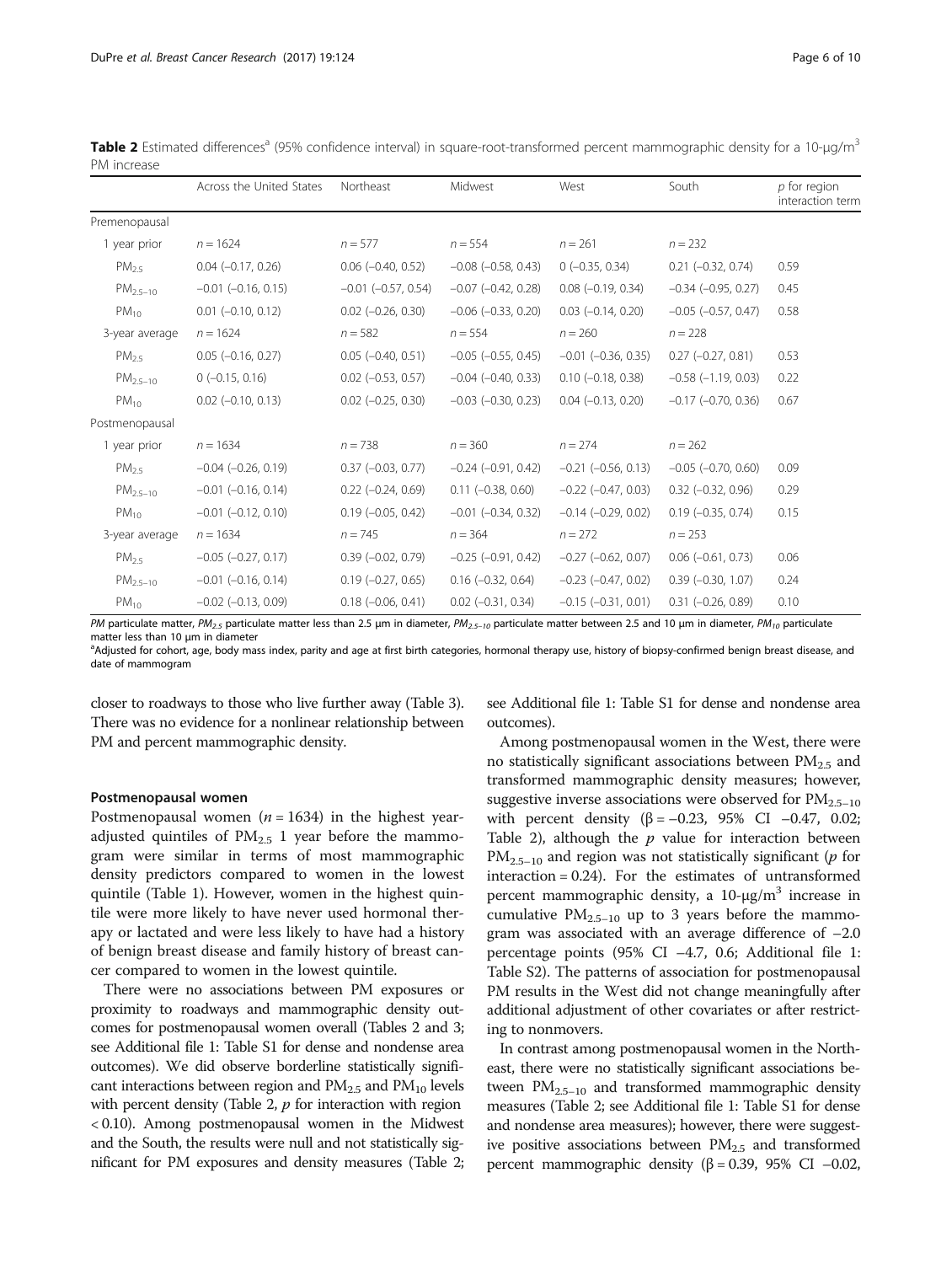|                         | $\eta$ | Premenopausal               | $p$ for region<br>interaction term | $\sqrt{n}$ | Postmenopausal              | $p$ for region<br>interaction term |
|-------------------------|--------|-----------------------------|------------------------------------|------------|-----------------------------|------------------------------------|
| Distance to A1 roads    |        |                             |                                    |            |                             |                                    |
| $\geq$ 200 meters       | 1576   | Referent                    | 0.95                               | 1598       | Referent                    | 0.001                              |
| < 200 meters            | 47     | $-0.25$ $(-0.65, 0.15)$     |                                    | 36         | $0.10$ ( $-0.39$ , $0.60$ ) |                                    |
| $p$ value               |        | 0.22                        |                                    |            | 0.68                        |                                    |
| Distance to A1-A2 roads |        |                             | 0.90                               |            |                             | 0.48                               |
| $\geq$ 200 meters       | 1500   | Referent                    |                                    | 1510       | Referent                    |                                    |
| 50-199 meters           | 87     | $-0.13$ $(-0.43, 0.16)$     |                                    | 84         | $-0.03$ $(-0.35, 0.30)$     |                                    |
| $< 50$ meters           | 36     | $0.06$ ( $-0.39$ , $0.51$ ) |                                    | 40         | $-0.12$ $(-0.59, 0.35)$     |                                    |
| $p$ trend               |        | 0.65                        |                                    |            | 0.88                        |                                    |
| Distance to A1-A3 roads |        |                             | 0.43                               |            |                             | 0.47                               |
| $\geq$ 200 meters       | 978    | Referent                    |                                    | 936        | Referent                    |                                    |
| 50-199 meters           | 413    | $-0.05$ $(-0.21, 0.11)$     |                                    | 431        | $-0.16$ $(-0.33, 0.01)$     |                                    |
| $< 50$ meters           | 232    | $0.03$ ( $-0.17$ , 0.23)    |                                    | 267        | $-0.11$ $(-0.31, 0.10)$     |                                    |
| $p$ trend               |        | 0.73                        |                                    |            | 0.17                        |                                    |

<span id="page-6-0"></span>Table 3 Estimated differences<sup>a</sup> (95% confidence interval) in square-root-transformed percent mammographic density by distance to roadways.

a<br>Adjusted for cohort, age at mammogram, body mass index at mammogram, parity and age at first birth categories, hormonal therapy use, history of biopsyconfirmed benign breast disease, and date of mammogram

0.79; Table [2\)](#page-5-0) and significant inverse associations with transformed nondense area (β = –0.76, 95% CI –1.41, – 0.11; see Additional file [1:](#page-8-0) Table S1). For the estimates of untransformed mammographic density measures, a 10-μg/  $m<sup>3</sup>$  increase in 3-year cumulative  $PM<sub>2.5</sub>$  in the Northeast was associated with an average difference in percent mammographic density of 3.4 percentage points (95% CI –0.5, 7.3; Additional file [1](#page-8-0): Table S2) and an average difference in nondense area of  $-17.2 \text{ cm}^2$  (95% CI  $-36.1$ ,  $-0.5$ ; Additional file [1](#page-8-0): Table S2). The associations did not change meaningfully after further adjustment for other covariates or after restricting to nonmovers. There was no evidence for a nonlinear relationship between PM and percent mammographic density.

# **Discussion**

In summary, we observed no overall association between residential PM exposures or proximity to roadways and mammographic density in premenopausal and postmenopausal women residing across the conterminous United States. This is consistent with the reported null overall associations between PM and breast cancer incidence in prospective cohort studies from the Danish Nurse Cohort, the NHSII, and the Sister Study Cohort [\[17](#page-9-0)–[19\]](#page-9-0). Upon further exploration, we did observe differences in associations with PM exposures and mammographic density by region of the United States among postmenopausal women. Recent exposure to fine particulate matter  $(PM_{2.5})$  in the Northeast was associated with a percent mammographic density 3.4 percentage points higher percent mammographic density (95% CI –0.5, 7.3) among postmenopausal women.

Unexpectedly, recent coarse particulate matter  $(PM_{2.5-10})$ in the West showed a weaker, inverse association with percent density (–2.0 percentage point difference, 95% CI –4.7, 0.6).

Three studies based in Denmark, in the Netherlands, and in five registries in the US Breast Cancer Surveillance Consortium (New Hampshire, Vermont, New Mexico, San Francisco, and western Washington) reported inconsistent findings between air pollution exposures and mammographic density [[21](#page-9-0)–[23](#page-9-0)], potentially due to different measurements and distributions of mammographic density and air pollution. In Denmark [[22](#page-9-0)], the authors found a weak inverse association between having mixed/dense breasts and residential exposure to nitrogen oxide that did not differ by menopausal status, but did not assess PM or continuous measures of mammographic density. In the Dutch study of primarily postmenopausal women [\[21\]](#page-9-0), there were small positive associations observed between continuous percent mammographic density and residential nitrogen dioxide and  $PM_{2.5}$  absorbance but null associations for small increases in  $PM_{2.5}$ ,  $PM_{2.5-10}$ , and  $PM_{10}$  exposures. In the five registries in the US-based Breast Cancer Surveil-lance Consortium [[23](#page-9-0)],  $PM_{2.5}$  at the participants' zip code was positively associated with categorical measures of mammographic density based on the American College of Radiology's Breast Imaging-Reporting and Data System (BI-RADS) categories. In addition to the methodologic differences in measurement of mammographic density and air pollution across previous studies, the inconsistent findings suggest that geospatial variation in air pollution composition may account for the different findings in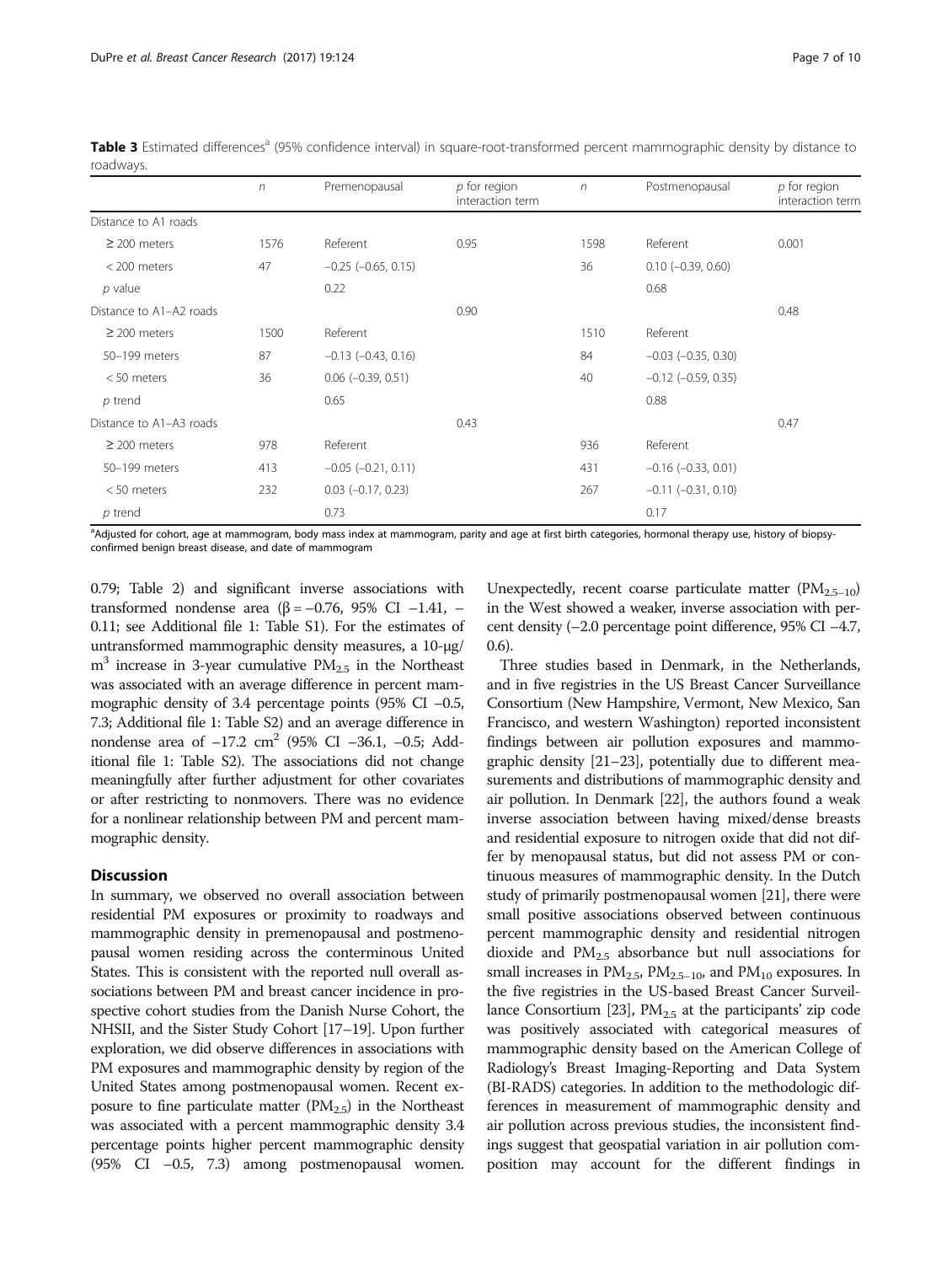Denmark, the Netherlands, and the United States. In the current study, we observed regional differences among postmenopausal women with positive associations between  $PM_{2.5}$  and mammographic density in the Northeastern United States, but null findings between  $PM_{2.5}$  and mammographic density in the Midwest, South, and West. Regional differences have also been noted in cardiovascular disease outcomes, with stronger associations with  $PM_{2.5}$  in the Northeast [\[35](#page-9-0)]. This may be in part due to the differences in  $PM<sub>2.5</sub>$  levels, composition, and sources across regions in the United States.

Fine particles  $(PM_{2.5})$  are primarily from combustion sources, organic compounds, and metals that can penetrate the small airways and alveoli deep in the lung [[31](#page-9-0)] and have an atmospheric half-life ranging from days to weeks [\[36](#page-9-0)]. In the United States, approximately 80% of  $PM_{2.5}$  composition consists of sulfates, nitrates, ammonium, elemental carbon, organic carbon, Na<sup>+</sup>, and silicon and the remaining  $\sim$  20% is a catch-all category consisting largely of many minerals and metals (e.g., Pb, Cd, V, Ni, Cu, Zn, Mn, and Fe); however, the distribution of these major components differs across the United States [[36, 37\]](#page-9-0). In the Eastern United States, the proportions of sulfate, ammonium, and the catch-all category for other constituents were higher than in the Western United States, with larger differences in summer, whereas  $PM_{2.5}$ composition in the Western United States was higher in organic carbon, elemental carbon, nitrates, and silicon [[36, 37\]](#page-9-0). Furthermore,  $PM_{2.5}$  levels were highest in the Eastern United States [[36, 37\]](#page-9-0), particularly in the Northeast [\[37\]](#page-9-0). The EPA describes in detail the formation, composition, and sources of  $PM_{2.5}$  and  $PM_{2.5-10}$  [\[36](#page-9-0)]. The biological effects of exposure to PM appear to go beyond the lung inducing systemic inflammation, oxidative stress, and epigenetic changes seen with alterations in circulating C-reactive protein, fibrinogen, white blood cell counts, tumor necrosis factor alpha, interleukin-6, DNA adducts, protein, lipids and DNA oxidation [\[38](#page-9-0)], and DNA methylation [[39](#page-9-0), [40\]](#page-9-0). Taken together, the higher levels and more heterogeneous composition of  $PM<sub>2.5</sub>$  in the Northeast than in other regions as well as the half-life and biological plausibility of  $PM_{2.5}$  to induce systemic changes may be germane to variation in breast tissue composition seen only with  $PM_{2.5}$  among postmenopausal women residing in the Northeast. Future studies of PM and postmenopausal breast cancer risk should be aware of the differences in PM composition across regions of the United States.

While we observed largely null  $PM_{2.5-10}$  associations, the inverse associations between coarse  $PM_{2.5-10}$  and percent mammographic density among postmenopausal women in the West were surprising, were lacking in biological plausibility, and were likely due to the greater uncertainty inherent in the  $PM_{2.5-10}$  measurements or

chance.  $PM_{2.5-10}$  is formed by the break-up of large solids and droplets (e.g., crushing, grinding and abrasion of surfaces, dust suspension, and the evaporation of ocean sprays) and is largely composed of soil, street dust, fly ash from uncontrolled combustion, nitrates, sulfates, crustal oxides (Si, Al, and Fe), sea salt, pollen, fungal spores, insect fragments, other bioaerosols, and automobile debris. The atmospheric half-life of  $PM_{2.5-10}$  is shorter than that of  $PM_{2.5}$  ranging from minutes to hours and  $PM_{2.5-10}$  can penetrate the extrathoracic and upper tracheobronchial regions [[36\]](#page-9-0). Compared to the  $PM_{2.5}$  measurement estimations, coarse  $PM_{2.5-10}$  estimates had lower cross-validation  $R^2$  coefficients across all US regions (PM<sub>2.5</sub>  $R^2 = 0.77$  versus PM<sub>2.5-10</sub>  $R^2 =$ 0.46) and within regions (PM<sub>2.5</sub> in Southwest  $R^2 = 0.77$ , Northwest  $R^2$  = 0.56, Northeast  $R^2$  = 0.72 versus PM<sub>2.5–10</sub> in Southwest  $R^2 = 0.53$ , Northwest  $R^2 = 0.54$ , Northeast  $R^2$  = 0.32), which suggests that PM<sub>2.5–10</sub> estimates had more error on average than  $PM_{2.5}$  estimates [[33\]](#page-9-0).

There are several limitations and strengths of the study. Exposure measurement error is often a challenge. Several types of error can contribute to measurement error of PM. Instead of collecting personal exposure data that are not feasible on a large epidemiologic scale, we used predictions from spatio-temporal modeling. These data are subject to both Berkson error, which results in imprecision, and classical error that usually results in attenuated estimates toward the null [\[41, 42](#page-9-0)]. A combination of these errors could be the reason for the largely null findings. Furthermore, PM has many constituents [\[43, 44](#page-9-0)] and while the complex mixture of constituents was largely not associated with mammographic density, one cannot rule out that certain constituents may have an effect that was not captured by our measures of PM. While we did observe suggestive subgroup findings among postmenopausal women, it is possible that chance may explain the subgroup findings. Another limitation of the study's exposure assessment is the inability to incorporate time spent at the residence or the time spent exposed to outdoor air pollution at the residence, and data on other ambient air pollutants such as  $NO<sub>x</sub>/NO<sub>2</sub>$  were not available in these cohorts. In this study, we used spatio-temporal PM modeling that can reduce classical error; this technique has been reported to be more strongly correlated with personal PM exposure than using PM values from a nearest monitor [\[41](#page-9-0)]. Lastly, we were able to investigate the relationship of recent PM exposures; however, recent environmental exposures may not be the most relevant time window of exposure as research is pointing to the importance of early life exposures around the time of puberty and a woman's first birth [[45](#page-9-0)–[48](#page-9-0)]. In spite of the limitations inherent in the exposure assessment, the strengths of the study included using a model of PM estimates that have been associated with other health conditions in this cohort, including mortality, cardiovascular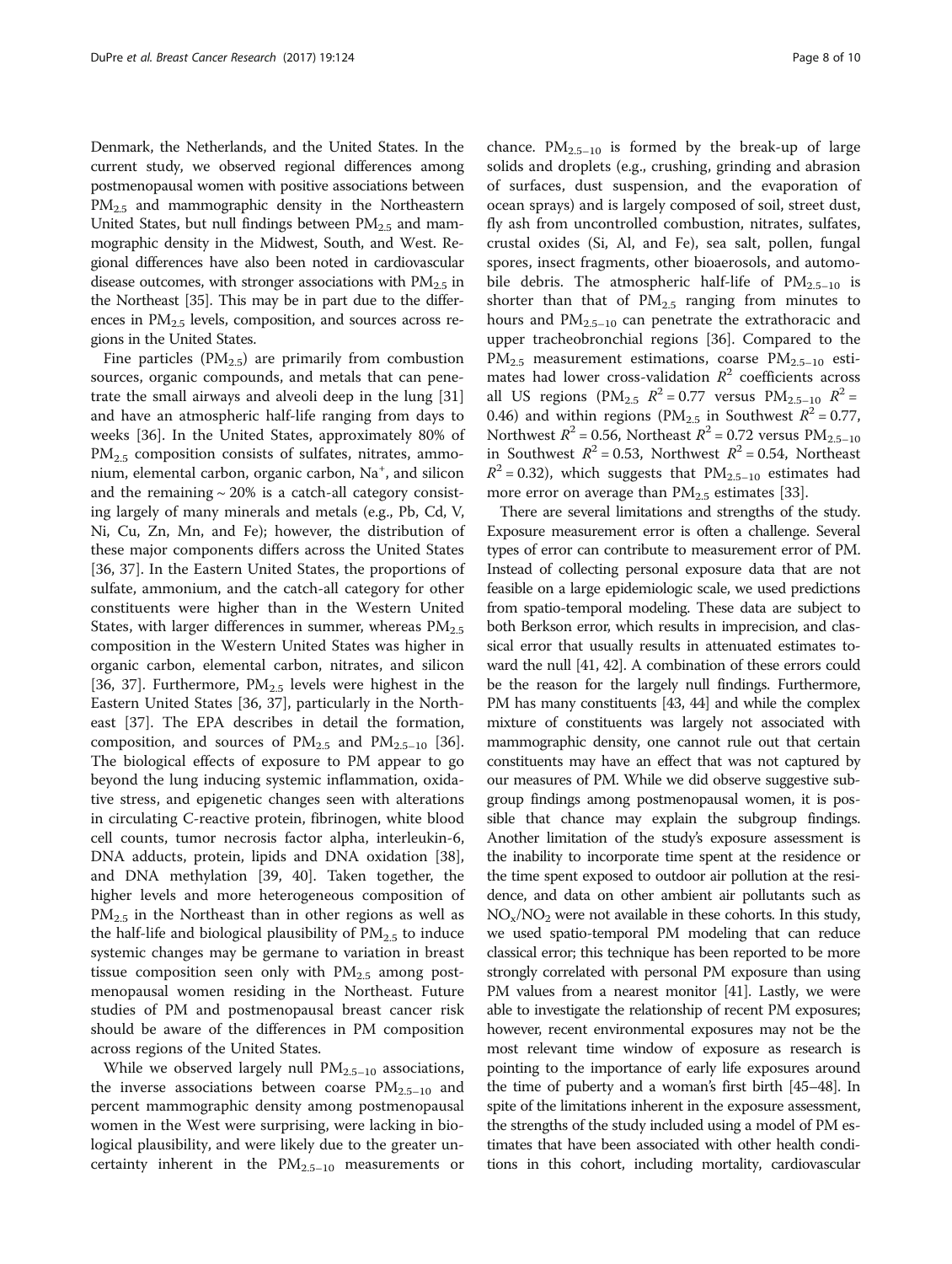<span id="page-8-0"></span>disease, lung cancer, hypertension, pulmonary embolism, and cognitive decline [[30](#page-9-0), [49](#page-9-0)–[54\]](#page-9-0). Furthermore, the study was conducted among women residing across the conterminous United States, making it the most geographically expansive study of mammographic density and air pollution to date. The large size of the study allowed for stratified analyses to explore the associations separately for premenopausal and postmenopausal women and to assess regional variations in the associations of PM and mammographic density. Lastly, many of the known predictors of mammographic density were considered to control for potential confounding.

# Conclusions

This study does not provide evidence that PM in the United States is associated with breast density variation. However, there is suggestive evidence that fine PM in the Northeast United States may influence breast tissue composition for postmenopausal women. Furthermore, this study cannot rule out the potential relationship of PM exposures during earlier time windows of exposure and mammographic density.

# Additional file

[Additional file 1: Table S1.](dx.doi.org/10.1186/s13058-017-0915-5) Presenting adjusted estimates (95% CI) of the difference in square-root-transformed mammographic dense area and nondense area for a 10- $\mu$ g/m<sup>3</sup> increase in PM among premenopausal and postmenopausal women residing across the United States and within regions, and Table S2. presenting adjusted estimates (95% CI) of the difference in untransformed mammographic density measures for a 10-μg/m<sup>3</sup> increase in PM using bootstrapped robust standard errors (DOCX 33 kb)

#### Abbreviations

BI-RADS: Breast Imaging-Reporting and Data System; BMI: Body mass index; CI: Confidence interval; EPA: Environmental Protection Agency; GIS: Geographic information system; IQR: Interquartile range; LRT: Likelihood ratio test; NHS: Nurses' Health Study; NHSII: Nurses' Health Study II; PM: Particulate matter (PM<sub>2.5</sub>, PM<sub>2.5–10</sub>, and PM<sub>10</sub>)

#### Acknowledgements

The authors would like to thank the participants of the Nurses' Health Study and Nurses' Health Study II for their continuing contributions.

### Funding

This study was supported by research grants UM1 CA186107, UM1 CA176726, and ES017017, National Institute of Health Epidemiology Education Training Grant (NIH T32 CA09001), the Breast Cancer Research Foundation, and Susan G. Komen for the Cure® grant IIR13264020.

# Availability of data and materials

The dataset analyzed in the current study is available from the corresponding author on reasonable request.

#### Authors' contributions

NCD analyzed the data and was a major contributor in writing the manuscript. All authors (NCD, JEH, KAB, PK, FL, RMT) interpreted the data, contributed to the scientific development, and edited, read, and approved the final manuscript. Additionally, JEH and FL developed the exposure models. RMT and FL proposed the study design.

### Ethics approval and consent to participate

Participants provided implied consent through return of questionnaires, and informed consent was obtained to collect mammograms. This study was approved by the Committee on the Use of Human Subjects in Research at the Brigham and Women's Hospital.

#### Consent for publication

Not applicable.

### Competing interests

The authors declare that they have no competing interests.

# Publisher's Note

Springer Nature remains neutral with regard to jurisdictional claims in published maps and institutional affiliations.

### Author details

<sup>1</sup>Department of Epidemiology, Harvard T.H. Chan School of Public Health Boston, MA, USA. <sup>2</sup>Channing Division of Network Medicine, Department of Medicine, Brigham and Women's Hospital and Harvard Medical School, Boston, MA, USA. <sup>3</sup>Department of Environmental Health, Harvard T.H. Chan School of Public Health, Boston, MA, USA. <sup>4</sup>Slone Epidemiology Center at Boston University, Boston, MA, USA.

# Received: 16 August 2017 Accepted: 7 November 2017 Published online: 23 November 2017

#### References

- 1. National Center for Health Statistics (US). Health, United States, With Special Feature on Adults Aged 55–64. Hyattsville: National Center for Health Statistics; 2014. p. 2015. [http://www.ncbi.nlm.nih.gov/books/NBK299348/.](http://www.ncbi.nlm.nih.gov/books/NBK299348/) Accessed 26 Feb 2016.
- 2. McCormack VA, dos Santos Silva I. Breast density and parenchymal patterns as markers of breast cancer risk: a meta-analysis. Cancer Epidemiol Biomarkers Prev. 2006;15:1159–69.
- 3. Rice MS, Bertrand KA, VanderWeele TJ, Rosner BA, Liao X, Adami H-O, et al. Mammographic density and breast cancer risk: a mediation analysis. Breast Cancer Res. 2016;18:94.
- 4. Martin LJ, Boyd NF. Mammographic density. Potential mechanisms of breast cancer risk associated with mammographic density: hypotheses based on epidemiological evidence. Breast Cancer Res. 2008;10:201.
- 5. De Coster S, van Larebeke N. Endocrine-disrupting chemicals: associated disorders and mechanisms of action. J Environ Public Health. 2012;2012:713696.
- 6. Carré J, Gatimel N, Moreau J, Parinaud J, Léandri R. Does air pollution play a role in infertility?: a systematic review. Environ Health. 2017;16:82.
- 7. IARC (International Agency for Research on Cancer). Outdoor air pollution. IARC Monographs on the Evaluation of Carcinogenic Risks to Humans 109, vol. 109. Lyon: WHO International Agency for Research on Cancer (IARC); 2015. p. 431–44. [http://monographs.iarc.fr/ENG/Monographs/vol109/](http://monographs.iarc.fr/ENG/Monographs/vol109/mono109.pdf) [mono109.pdf.](http://monographs.iarc.fr/ENG/Monographs/vol109/mono109.pdf) Accessed 17 Nov 2017.
- 8. Gammon MD, Santella RM, Neugut AI, Eng SM, Teitelbaum SL, Paykin A, et al. Environmental toxins and breast cancer on Long Island. I. Polycyclic aromatic hydrocarbon DNA adducts. Cancer Epidemiol Biomarkers Prev. 2002;11:677–85.
- 9. Labrèche F, Goldberg MS, Valois M-F, Nadon L. Postmenopausal breast cancer and occupational exposures. Occup Environ Med. 2010;67:263–9.
- 10. Petralia SA, Vena JE, Freudenheim JL, Dosemeci M, Michalek A, Goldberg MS, et al. Risk of premenopausal breast cancer in association with occupational exposure to polycyclic aromatic hydrocarbons and benzene. Scand J Work Environ Health. 1999;25:215–21.
- 11. Chen F, Bina WF. Correlation of white female breast cancer incidence trends with nitrogen dioxide emission levels and motor vehicle density patterns. Breast Cancer Res Treat. 2012;132:327–33.
- 12. Lewis-Michl EL, Melius JM, Kallenbach LR, Ju CL, Talbot TO, Orr MF, et al. Breast cancer risk and residence near industry or traffic in Nassau and Suffolk Counties, Long Island. New York Arch Environ Health. 1996;51:255–65.
- 13. Gorham ED, Garland CF, Garland FC. Acid haze air pollution and breast and colon cancer mortality in 20 Canadian cities. Can J Public Health. 1989;80:96–100.
- 14. Crouse DL, Goldberg MS, Ross NA, Chen H, Labrèche F. Postmenopausal breast cancer is associated with exposure to traffic-